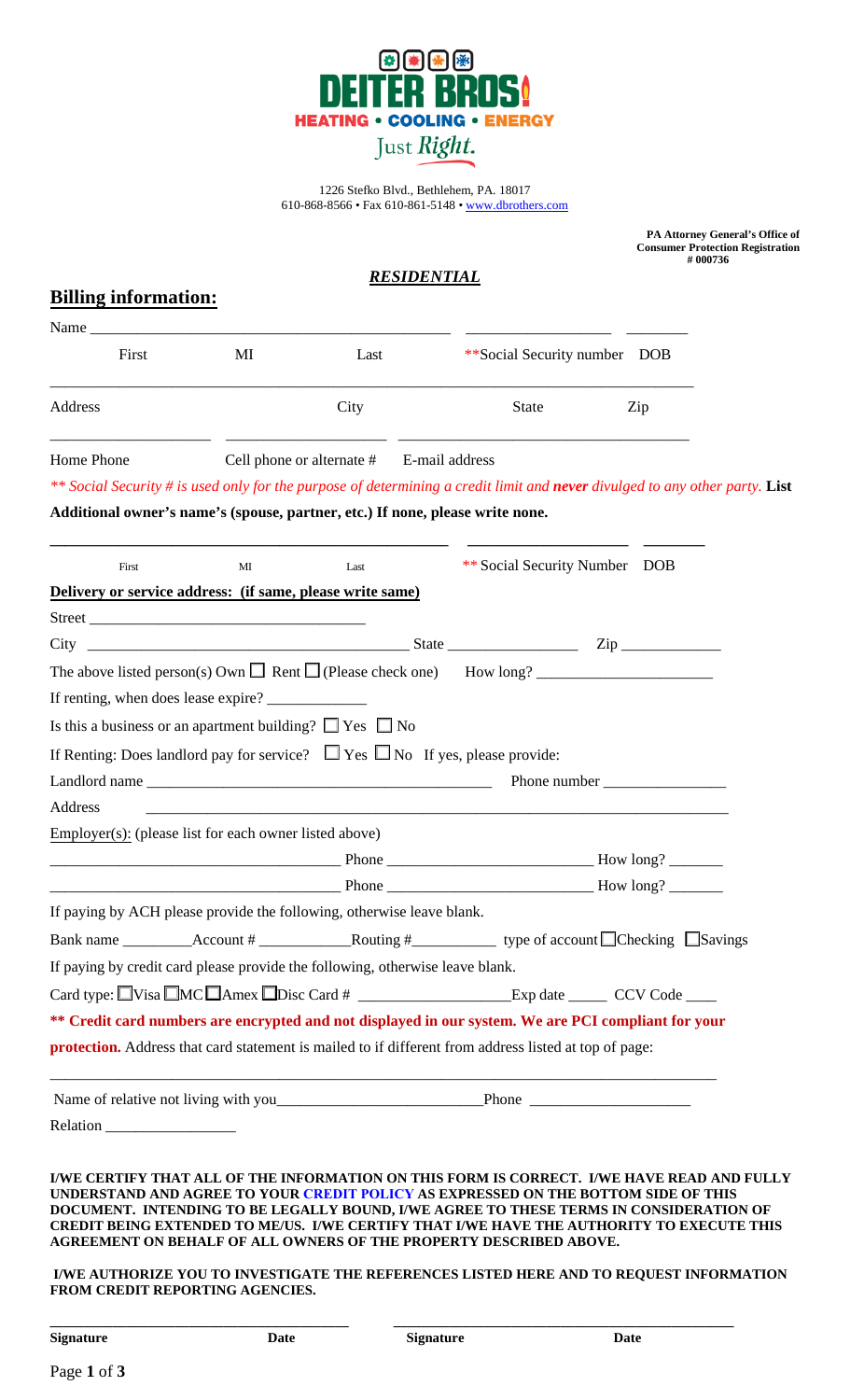# **Delivery Information:**

Previous fuel company (if known) \_\_\_\_\_\_\_\_\_\_\_\_\_\_\_\_\_\_\_\_\_\_\_\_\_\_\_\_\_\_\_\_\_\_\_\_

Type of Fuel  $\Box$  *Envirafuel*<sup>™</sup> (We deliver this Environmentally friendly alternative to regular #2 home heating oil)

**Premium Heating Oil** 

 $\Box$  Propane

Would you like us to deliver automatically  $\Box$  Yes or  $\Box$  Yes at this interval  $\Box$   $\Box$  No thank you *(Automatic delivery is convenient and costs you nothing. Deliveries are made according to degree day methodology.)* 

What is the location of your fill pipe or tank? \_\_\_\_\_\_\_ (If a clock were placed over the top of your home or office, which number best describes the location of the fill pipe, with 12 being the rear and 6 being the front?)



Other  $\_\_$ 

First delivery date \_\_\_\_\_\_\_\_\_\_\_\_\_\_\_

Are there any special delivery instructions? If so, please list below.

\_\_\_\_\_\_\_\_\_\_\_\_\_\_\_\_\_\_\_\_\_\_\_\_\_\_\_\_\_\_\_\_\_\_\_\_\_\_\_\_\_\_\_\_\_\_\_\_\_\_\_\_\_\_\_\_\_\_\_ \_\_\_\_\_\_\_\_\_\_\_\_\_\_\_\_\_\_\_\_\_\_\_\_\_\_\_\_\_\_\_\_\_\_\_\_\_\_\_\_\_\_\_\_\_\_\_\_\_\_\_\_\_\_\_\_\_\_\_ \_\_\_\_\_\_\_\_\_\_\_\_\_\_\_\_\_\_\_\_\_\_\_\_\_\_\_\_\_\_\_\_\_\_\_\_\_\_\_\_\_\_\_\_\_\_\_\_\_\_\_\_\_\_\_\_\_\_\_ \_\_\_\_\_\_\_\_\_\_\_\_\_\_\_\_\_\_\_\_\_\_\_\_\_\_\_\_\_\_\_\_\_\_\_\_\_\_\_\_\_\_\_\_\_\_\_\_\_\_\_\_\_\_\_\_\_

## **If Envirafuel or Premium Heating Oil**

**Tank Size**  $\Box$  275 gal.  $\Box$  230 gal.  $\Box$  2-275 gal $\Box$  500  $\Box$  Other  $\Box$ 

 **Important: If this is the first time we are delivering to this address, someone, over the age of 18, must**  be home so that one of our Employees can perform a tank inspection, (1<sup>st</sup> delivery only).

You can waive this requirement by acknowledging that your tank is installed and operating satisfactorily and there are no visible signs of damage, leaks or corrosion. All connecting piping is iron pipe, (not PVC) I would like to waive the tank inspection requirement. I acknowledge that my tank is in proper working order

and complies with the specifications listed above. \_\_\_\_\_\_\_\_\_\_\_\_\_\_\_\_\_\_\_\_\_\_\_\_\_\_\_\_\_

Owners Signature Date

### **If Propane**

| Do you own your tank or would you like us to install one for you? $\Box$ own $\Box$ Install                                    |
|--------------------------------------------------------------------------------------------------------------------------------|
| Tank Size $\Box$ 100 gal $\Box$ 200 gal. $\Box$ 300 gal $\Box$ 500 gal $\Box$ 1000 gal $\Box$ Other                            |
| What will you be using propane for? (Check each) Primary heat $\Box$ Gas logs $\Box$ Hot water $\Box$ Cooking $\Box$ Generator |
| $\Box$ Pool heater $\Box$ Gas Dryer                                                                                            |

## **Service Information:**

| Would you like a maintenance Agreement? $\Box$ Yes $\Box$ Not at this time $\Box$ Please send more info    |
|------------------------------------------------------------------------------------------------------------|
| Is your heating system a furnace or boiler? $\Box$ Furnace (blows warm air) $\Box$ Boiler (hot water heat) |
| Do you know the approximate age of your heating system?                                                    |
| Do you want to setup an appointment to have your heating system cleaned and tuned up? $\Box$ Yes $\Box$ No |
| If yes, what would be a good time for you?                                                                 |

*How did you hear about us? RadioTVGoogle SearchWebsiteTruck*  $\Box$ *Other* 

*We appreciate the fact that your time is very valuable and thank you for spending some of it to fill out this very important form.*

Page **2** of **3**